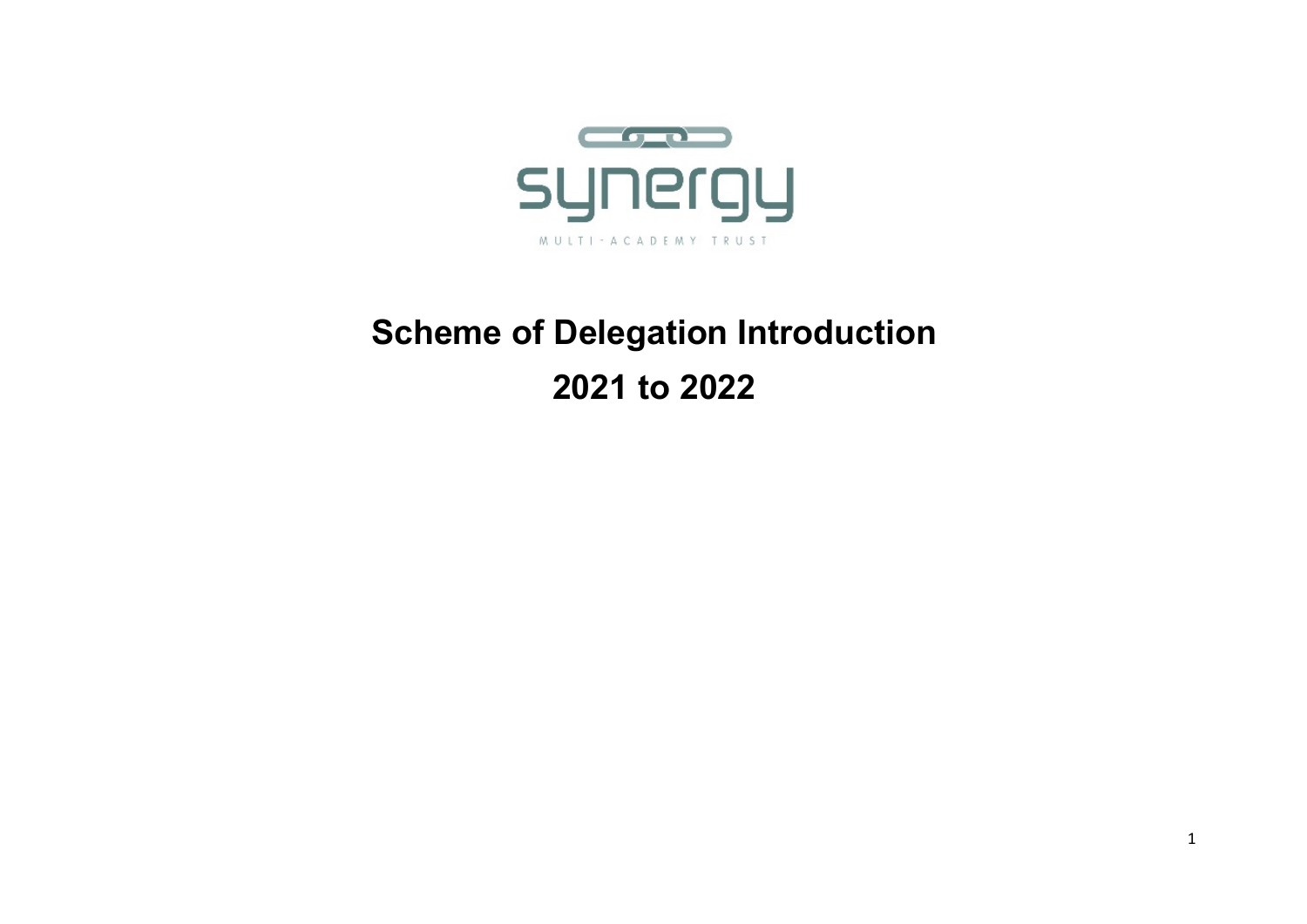### **1.0 Overview**

This document outlines the vision and ethos of Synergy Multi-Academy Trust, along with the roles and responsibilities of the Board of Directors and the Local Governing Boards (LGBs).

The overarching role of the Board of Directors is to set the strategic direction and vision of the MAT, hold fiscal responsibility, ensure the delivery of an excellent education to every young person, and hold the Chief Executive Officer (CEO) to account.

The role of the LGB is to ensure the delivery of the Trust's strategic direction and vision at school level, ensure excellence in provision and outcomes, ensure delegated finances are spent responsibly and to hold the local Headteacher to account.

### **2.0 Vision**

Our vision is to achieve excellence in all that we do, so that every pupil attending a Synergy school benefits from excellent teaching, a broad, balanced and knowledge rich curriculum, and superb opportunities to develop and thrive as an individual, underpinned by a culture which is caring, aspirational and outward-looking.

The Trust believes that all our schools will have strengths and areas to develop, and that all can improve through sharing expertise and wisdom. The Trust understands that there will be excellent practice in each school, and that every school will be able to contribute to the development of the Trust as a whole.

We focus on the development of leadership, the development of teaching and the development of people. We are supported through a range of strong partnerships to help us deliver this, including the Norwich Research School, which aims to develop the use of effective research to further improve teaching and learning.

### **3.0 The principles of the Synergy Multi-Academy Trust**

- **Excellence:** Education must be of the very highest standard.
- **Comprehensive**: Education must be for all.
- **Partnership**: Member schools must work together for their mutual benefit.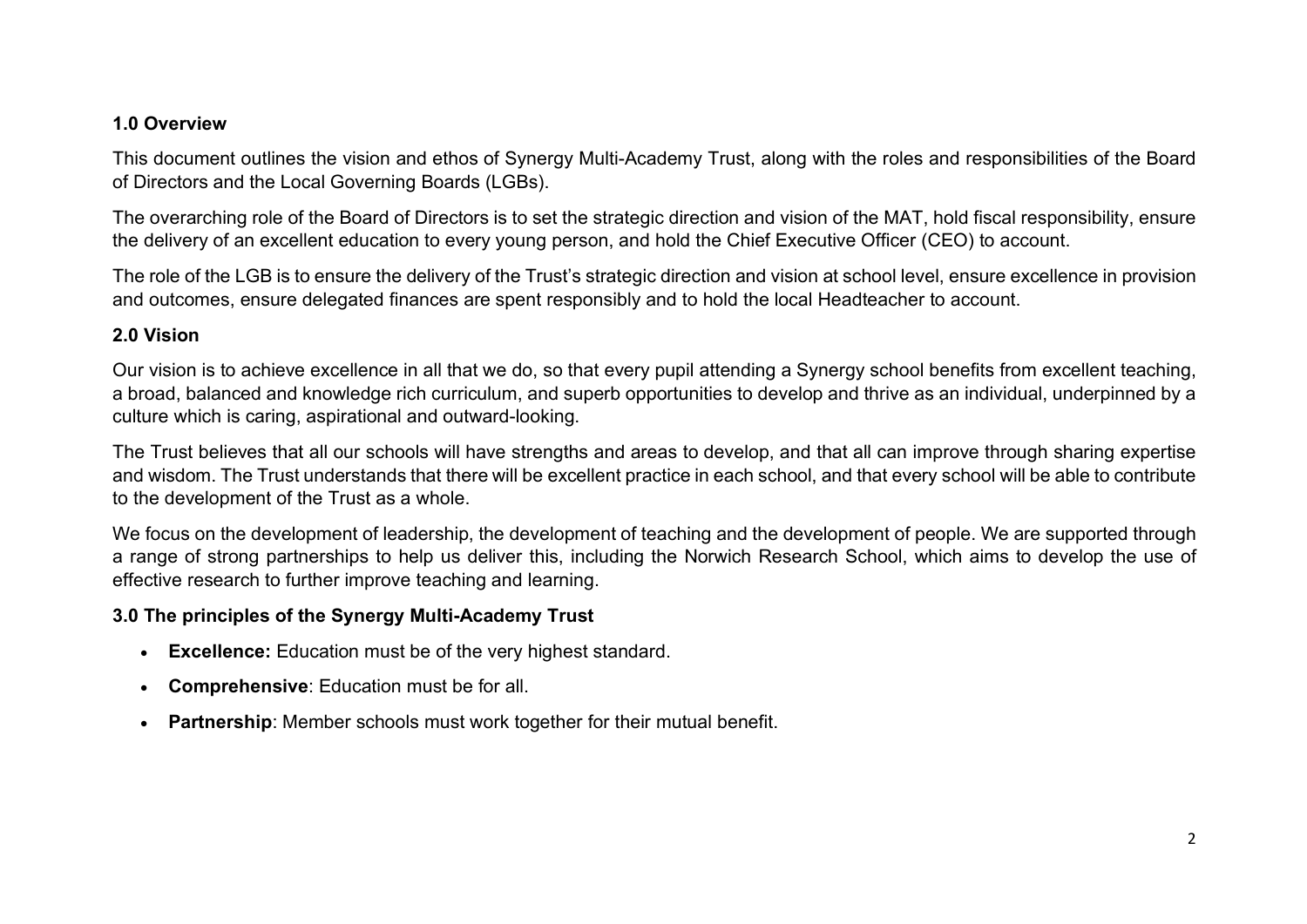# **3.1 The aims of Synergy Multi-Academy Trust**

- 1. To achieve excellence in leadership, teaching and learning, and outcomes in each of our academies.
- 2. To ensure every pupil achieves their academic potential.
- 3. To ensure every pupil develops the knowledge, skills and attributes that will enable them to succeed in their future learning and employment.
- 4. To ensure every pupil develops into a good citizen.

# **3.2 Collaboration**

All partner schools will work together to:

- 1. Improve the quality of education.
- 2. Collectively recognise and nurture the talents and aspirations of their staff.
- 3. Allow school leaders and teachers to share effective practice and work together rather than just talk together.
- 4. Improve cost-efficiency through collaboration.
- 5. Be part of a formal support network with collective responsibility.

It is the Synergy Multi-Academy Trust's stated intention and preference that:

- 1. The Board of Directors and Local Governing Boards will work in partnership.
- 2. The Board of Directors will make decisions on matters that affect all schools in the Trust, following consultation with schools through the CEO, Executive Primary Lead, or member of the Trust's Senior Team.
- 3. Local Governing Boards will make decisions on matters that affect their individual school(s).
- 4. Local Governing Boards and their Headteacher should be as autonomous as possible. They will have high levels of delegation of responsibility and decision making for the strategic direction and day to day operation of their schools unless there is a cause for concern. There will, however, be strong alignment of best practice across all Trust schools.
- 5. The Board of Directors will put in place effective arrangements for monitoring and evaluating the performance of schools and Local Governing Boards.
- 6. The Board of Directors will take action, including the full or partial withdrawal of delegated authorities to individuals, groups and Local Governing Boards should these fail to carry out their duties and responsibilities effectively.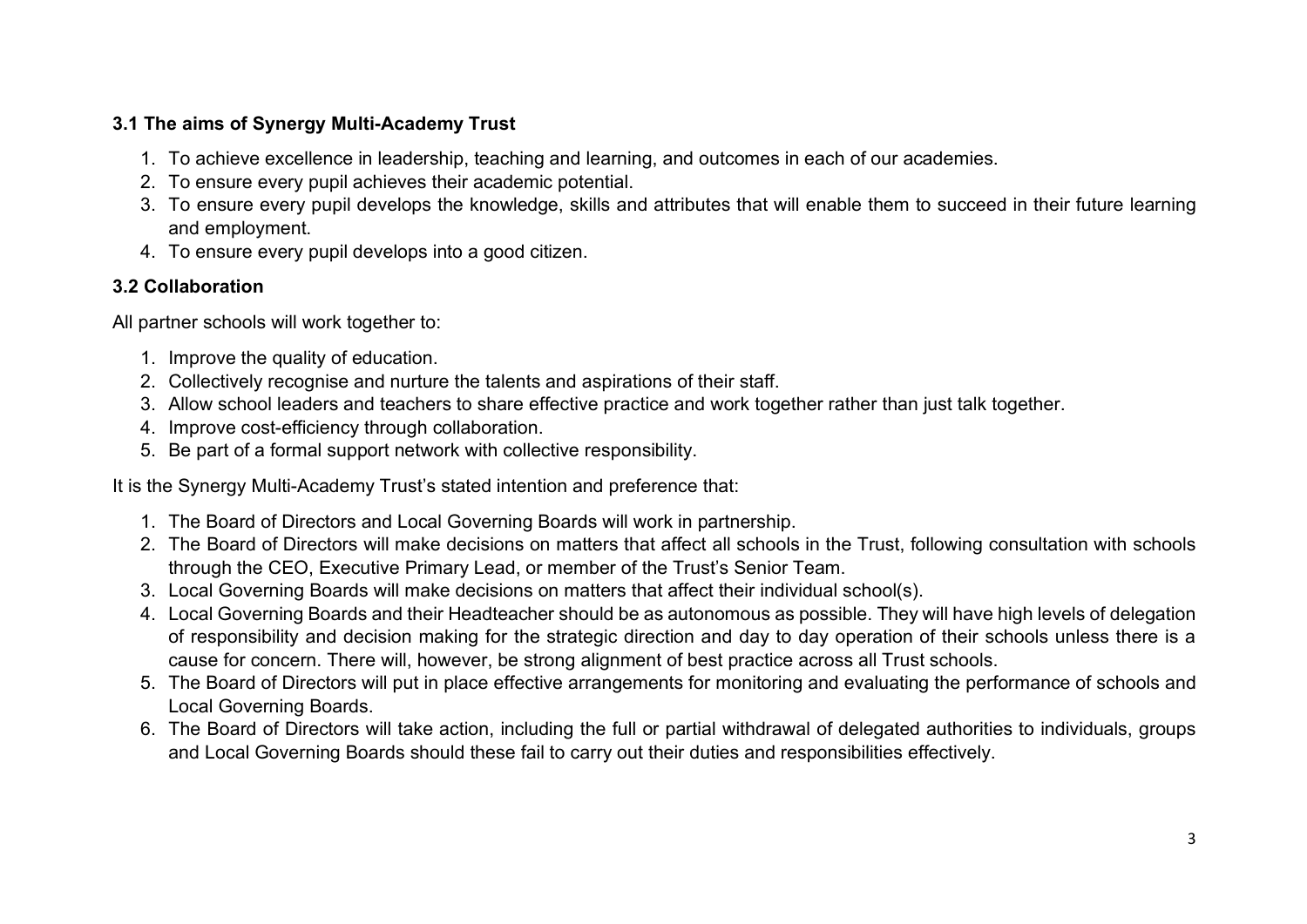# **3.3 Summary of Roles and Responsibilities**

| Governance                    | <b>Membership</b>                                                                                                                                                                                                                                           | <b>Meetings</b>                                                                                                                                                                                                                   | <b>Responsibilities/</b>                                                                                                                                                                                                                                                                                                                                                                                                                                                                                                                                                                                                                           | <b>Reporting</b>                                                                                        | <b>References</b>  |
|-------------------------------|-------------------------------------------------------------------------------------------------------------------------------------------------------------------------------------------------------------------------------------------------------------|-----------------------------------------------------------------------------------------------------------------------------------------------------------------------------------------------------------------------------------|----------------------------------------------------------------------------------------------------------------------------------------------------------------------------------------------------------------------------------------------------------------------------------------------------------------------------------------------------------------------------------------------------------------------------------------------------------------------------------------------------------------------------------------------------------------------------------------------------------------------------------------------------|---------------------------------------------------------------------------------------------------------|--------------------|
| Level                         |                                                                                                                                                                                                                                                             |                                                                                                                                                                                                                                   | <b>Authorities</b>                                                                                                                                                                                                                                                                                                                                                                                                                                                                                                                                                                                                                                 |                                                                                                         |                    |
| Members                       | Up to 5 members                                                                                                                                                                                                                                             | Minimum 1 meeting per<br>year                                                                                                                                                                                                     | • To appoint and remove Directors<br>• To appoint external Auditors<br>• To receive financial statements and the annual<br>report<br>• To change the articles                                                                                                                                                                                                                                                                                                                                                                                                                                                                                      | N/A                                                                                                     | Articles           |
| <b>Board of Directors</b>     | Up to 12 Directors<br>appointed by the<br>Members                                                                                                                                                                                                           | <b>Board of Directors</b><br>meets 7 times per year<br>Audit and Risk<br>Committee meets 3<br>times per year<br><b>Finance Committee</b><br>meets 3 times per year<br>Pay and Remuneration<br>Committee meets 2<br>times per year | • To ensure clarity of vision, ethos, and strategic<br>direction<br>• To ensure the quality of educational provision<br>• To challenge and monitor performance<br>• To oversee the management of finances and<br>property<br>• To ensure compliance with charity and company law<br>• To ensure operation in accordance with the funding<br>agreement<br>• To receive and approve finance policy<br>• To determine and approve Trust-wide policies<br>• To appoint and dismiss academy Headteachers<br>• To receive reports from the CEO and members of<br>the Trust's Senior Team<br>• To approve and remove members of Local<br>Governing Boards | Reports to Members at<br>AGM on progress for the<br>year.<br>Financial statements and<br>annual report. | Terms of Reference |
| <b>Local Governing Bodies</b> | Up to 12 Governors.<br>Must include:<br>Parent<br>$\bullet$<br>Governor(s)<br>Staff Governor(s)<br>$\bullet$<br>Additional attendees:<br>Synergy CEO<br>$\bullet$<br><b>Executive Primary</b><br>$\bullet$<br>Lead<br>Directors as<br>$\bullet$<br>required | Minimum of 4 meetings<br>per year, with at least<br>one per term                                                                                                                                                                  | • To support the vision of the Trust<br>• To ensure and monitor the quality of educational<br>provision<br>• To challenge and monitor performance<br>• To govern admissions, exclusions, and complaints<br>• To act as critical friend to the Headteacher<br>• To represent the views of and engage with the local<br>community<br>• To receive reports on the local budget<br>• To ensure the appointment, appraisal, and dismissal<br>of school staff, excluding the Headteacher<br>• To oversee safeguarding procedures<br>• To adopt Trust-wide policies, and review and<br>determine local policy<br>• To visit the school                    | Reports to the Board of<br><b>Directors</b><br>through<br>approved minutes.                             | Terms of Reference |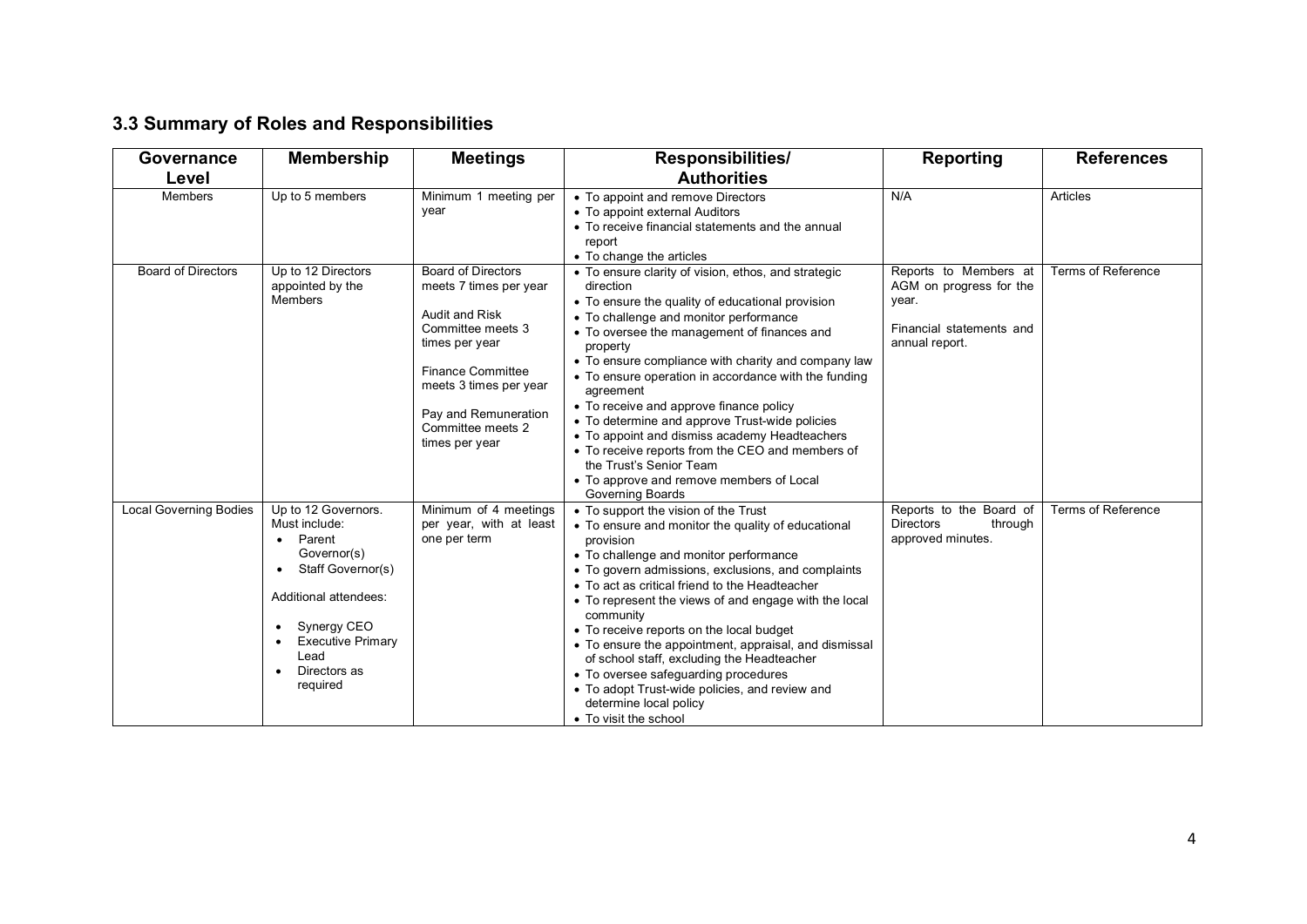# **4.0 Local Governing Body**

### **4.1 Purpose of the Local Governing Body**

The Local Governing Body and the Headteacher have delegated responsibility for the day-to-day management and leadership of the school, including the delivery of excellence in curriculum, teaching and learning, outcomes, and school improvement. There will, however, be strong alignment of best practice across all Trust schools.

The purpose of governance is to provide confident and strong strategic leadership which leads to robust accountability, oversight and assurance for educational quality and performance.

All governance boards have three core functions:

- 1. Ensuring clarity of vision, ethos, and strategic direction.
- 2. Holding leaders to account for the educational performance of the organisation and its pupils and the effective and efficient performance management of staff.
- 3. Overseeing the financial performance of the organisation and making sure its money is well spent.

Effective governance is based on six key features:

- 1. Strategic leadership that sets and champions vision, ethos, and strategy.
- 2. Accountability that drives up educational standards and financial performance.
- 3. People with the right expertise, skills, experience, qualities, and capacity.
- 4. Structures that reinforce clearly defined roles and responsibilities.
- 5. Compliance with statutory and contractual requirements.
- 6. Evaluation to monitor and improve the quality and impact of governance.

The purpose of the Local Governing Body is to provide strategic leadership at a school level on behalf of the Trust and provide advisory information to the Trust on the operation and performance of the school. Each Local Governing Body has a key role to play in the overall development of the Trust, and to contribute to joint working and sharing best practice between academies and the Trust.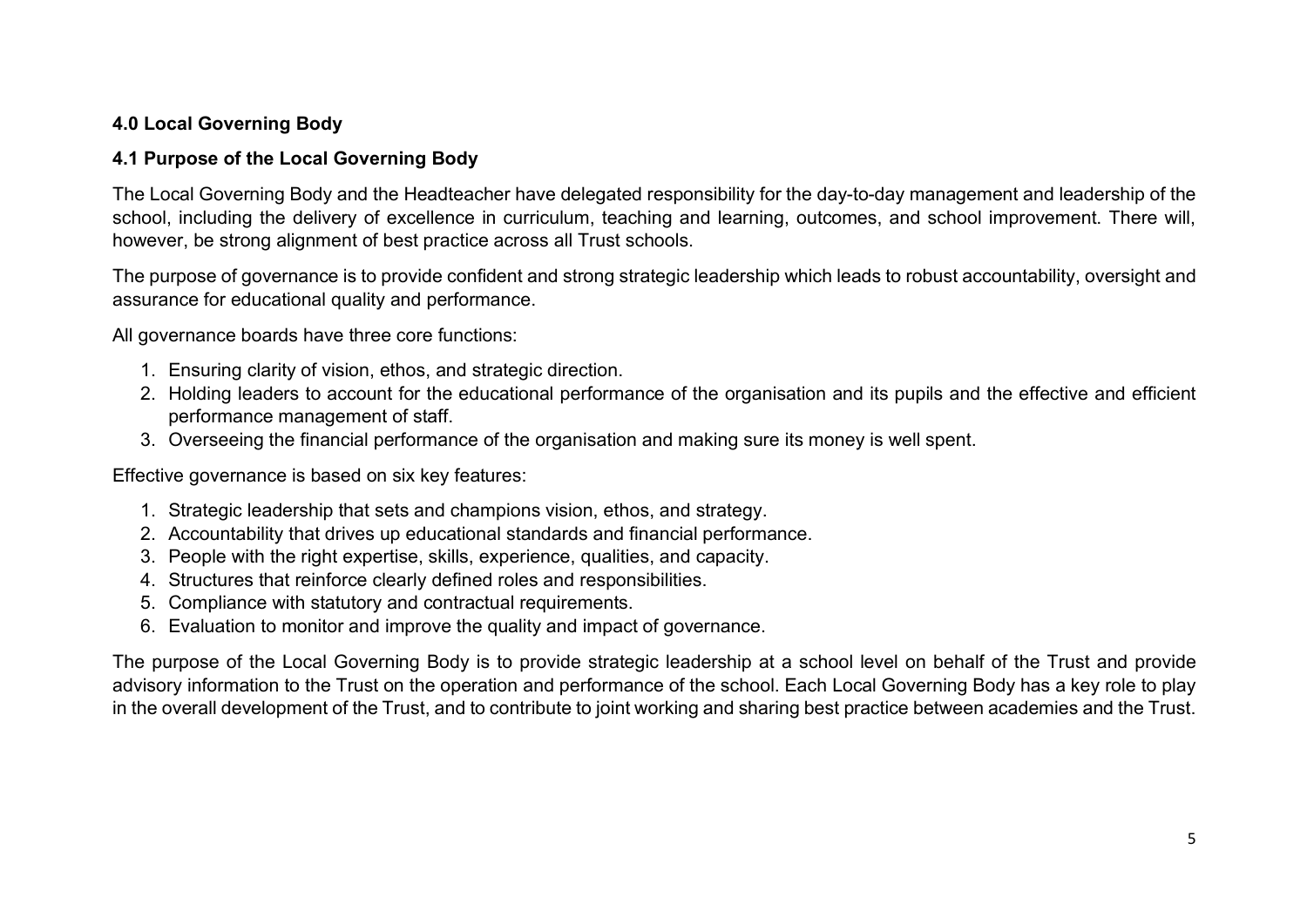In line with the overall vision of Synergy, the Local Governing Body will:

- Ensure the school maintains high standards.
- Plan for the school's future, setting the direction for each school.
- Agree targets for improvement.
- Monitor and evaluate its performance.
- Be a critical friend to and hold leaders to account for the pace and rate of improvement and the achievement of all pupils.
- Set the school's standards of conduct and values, in line with the values of the Trust.
- Ensure sound management of the school.
- Ensure all staff have the appropriate qualifications, skills, experience, and training to carry out their duties.
- Ensure appropriate spend of the delegated budget in line with school and curriculum improvement and the development of teaching and learning.
- Help the school respond to, and meet, the needs of parents and the wider local community. Parental and community engagement is a key function of the Local Governing Board.
- Ensure all governors are skilled in understanding, interpreting, and comparing school performance, attendance, admissions, and exclusions data and are kept fully apprised of the performance of the school.

# **4.2 Local Governing Body Terms of Reference**

- 1. Determine and approve the school's mission, vision, strategy, and long term development plan, in line with the Trust's overall mission and vision.
- 2. Ensure and monitor the quality of educational provision.
- 3. Ensure that the school contributes significantly to the overall development and success of the Trust.
- 4. Determine targets for the school against agreed key performance indicators.
- 5. Approve the School's Improvement and Development Plan.
- 6. Monitor overall performance and the achievement of objectives, targets, and key performance indicators, and ensure that plans for improvement are acted upon.
- 7. Report progress to the Board through minutes of meetings on GovernorHub and provide all required data.
- 8. Adopt and ensure the implementation of Trust-wide policies and procedures.
- 9. Determine and approve school specific policies and procedures, monitor their implementation, and evaluate their impact.
- 10.Determine any other constitutional matter in which the Local Governing Body has discretion.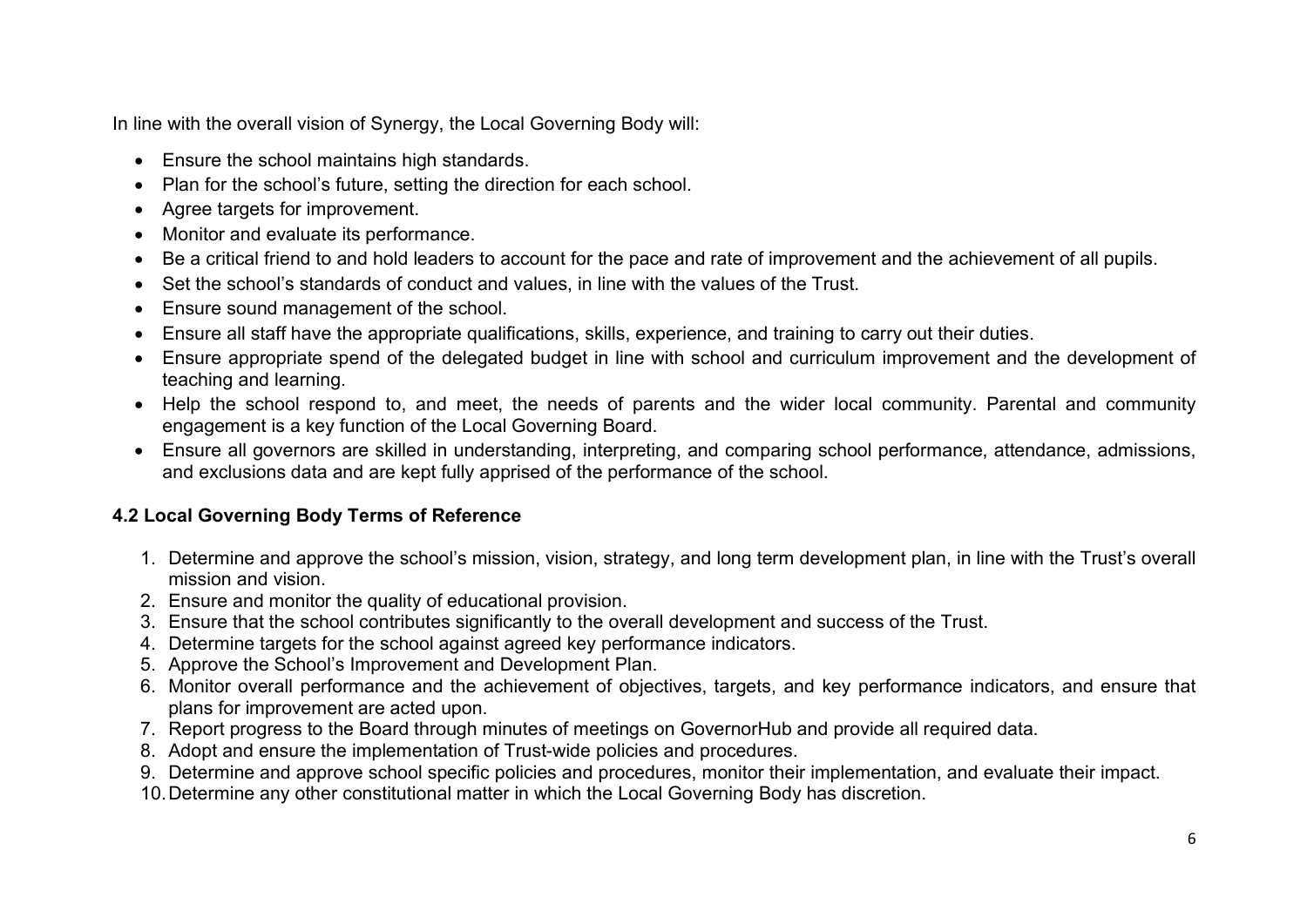11.In line with the Trust's governance arrangements, policies and procedures, and scheme of delegation:

- Recommend a governor for appointment by the Board as the Chair of the LGB, annually.
- Appoint a Vice-Chair of the LGB annually.
- Hold at least four Local Governing Body meetings per year and at least one meeting per term.
- Make arrangements for the election/appointment of parent and staff governors; appoint these governors in line with the Trust's arrangements and procedures.
- Make arrangements for recruiting and appointing "Associate Governors" if required (see 4.3 below).
- Appoint a clerk and implement clerking arrangements in line with the Trust's requirements.
- Maintain and publish, through the clerk, a register of Governors' and Senior Members of Staff's business interests and adhere to procedures for registering and managing conflicts of interest.
- Establish standing and ad-hoc sub-committees as required. Appoint the chairs of the sub-committees.
- Delegate functions of the Local Governing Body to sub-committees, groups, and individuals.
- 12.Carry out and report on all duties and responsibilities delegated to the LGB by the Board.
- 13.Ensure the school complies with legal and statutory requirements.
- 14.Receive reports and recommendations from any sub-committee, group, or individual to whom an action or decision has been delegated to agree the recommendation, ratify the decision, or consider whether any further action by the Local Governing Body is necessary.
- 15.Appoint governors with specific responsibilities for example, for special educational needs and disability (SEND) and in line with any statutory requirement.
- 16.Publish papers, minutes of meetings of the LGB and its sub-committees in line with the Trusts' arrangements.
- 17.Advise the Trust Board of any concerns about the running of the school that cannot be resolved by the Local Governing Body and of any suspicions of fraud and irregularity.